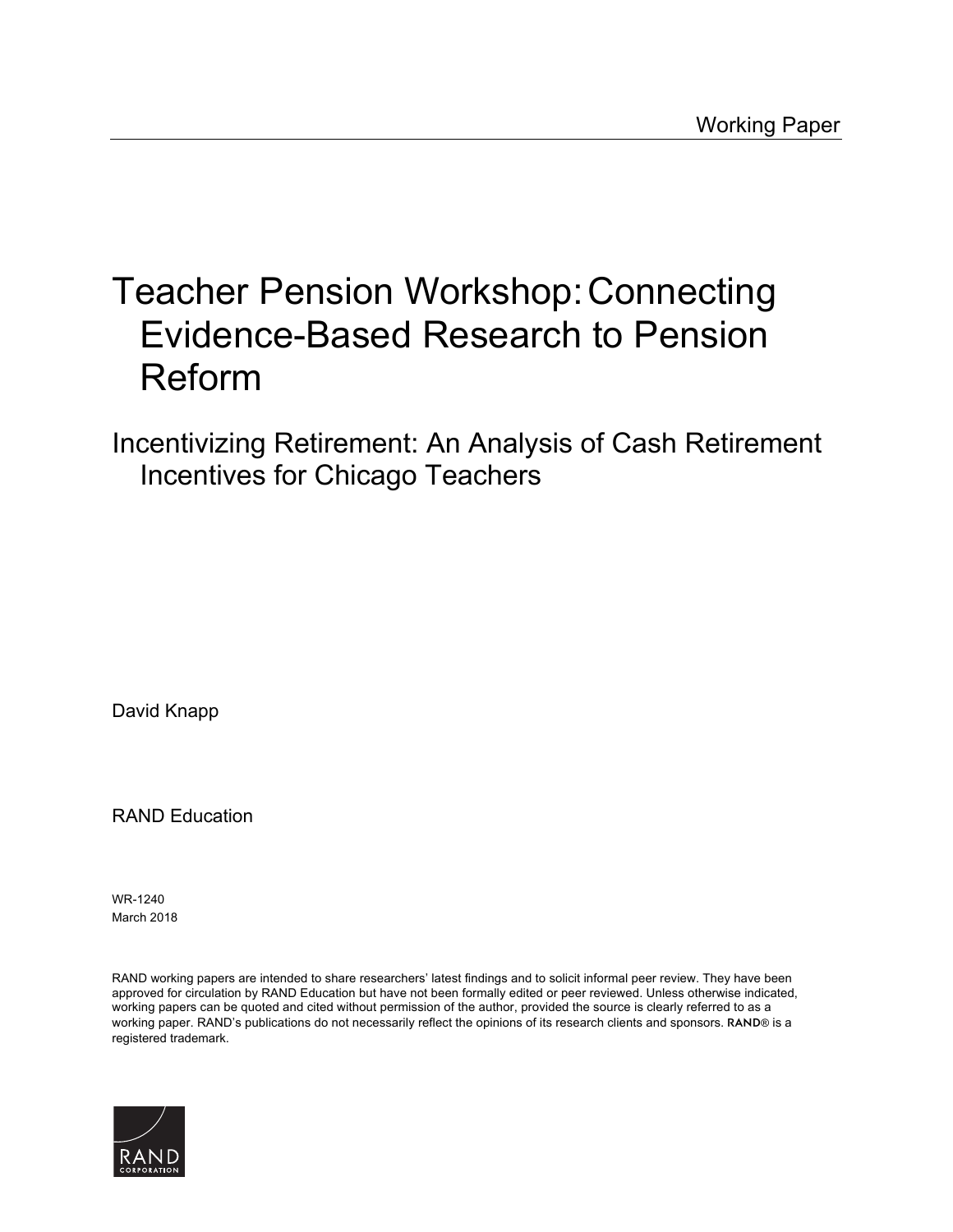For more information on this publication, visit [www.rand.org/pubs/working\\_papers/WR1240.html](http://www.rand.org/pubs/working_papers/WR1240.html)

Published by the RAND Corporation, Santa Monica, Calif. © Copyright 2018 RAND Corporation RAND<sup>®</sup> is a registered trademark

#### Limited Print and Electronic Distribution Rights

This document and trademark(s) contained herein are protected by law. This representation of RAND intellectual property is provided for noncommercial use only. Unauthorized posting of this publication online is prohibited. Permission is given to duplicate this document for personal use only, as long as it is unaltered and complete. Permission is required from RAND to reproduce, or reuse in another form, any of its research documents for commercial use. For information on reprint and linking permissions, please visit [www.rand.org/pubs/permissions.html.](http://www.rand.org/pubs/permissions.html)

The RAND Corporation is a research organization that develops solutions to public policy challenges to help make communities throughout the world safer and more secure, healthier and more prosperous. RAND is nonprofit, nonpartisan, and committed to the public interest.

RAND's publications do not necessarily reflect the opinions of its research clients and sponsors.

Support RAND Make a tax-deductible charitable contribution at [www.rand.org/giving/contribute](http://www.rand.org/giving/contribute)

[www.rand.org](http://www.rand.org)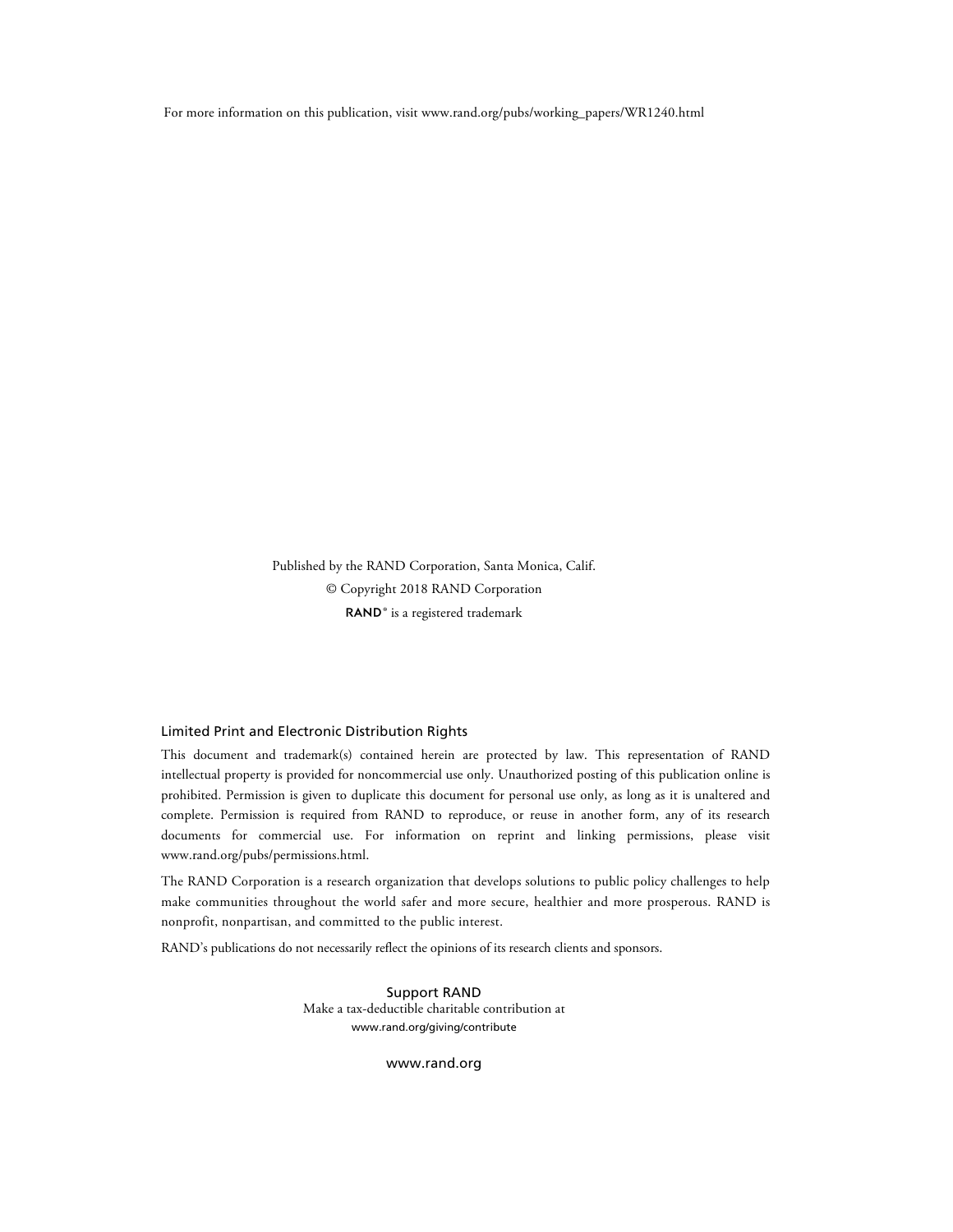## Incentivizing Retirement: An Analysis of Cash Retirement Incentives for Chicago Teachers

#### David Knapp, James Hosek, Michael G. Mattock and Beth J. Asch

RAND

March 9, 2018



イロメ イ押メ イヨメ イヨメ

 $\Omega$ 

Ε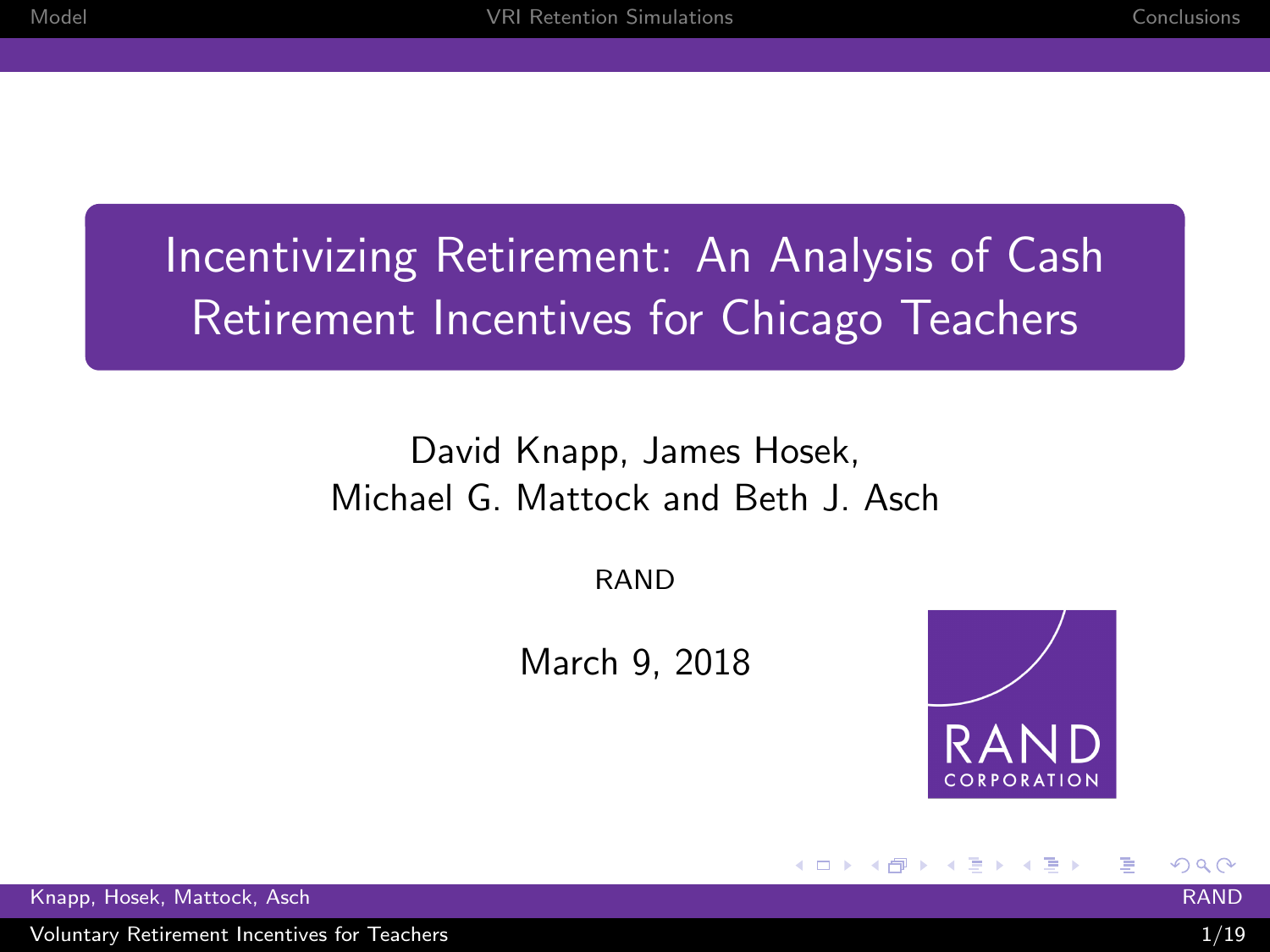## Pension Liabilities are Placing Pressure on Local Budgets

Chicago Public Schools (CPS) in 2017 had to pay \$730 million to cover pension costs

- This amounts to 13.5% of its operating budget
- Up from about \$200 million in 2010
- CPS has received commitments from the State of Illinois to fund part of this amount

Underfunded pension plans are placing a financial burden on states and districts. In response, they often consider

- **•** Raising taxes
- **Intergovernmental transfers**
- Changing employee compensation
- **•** Layoffs

 $209$ 

K ロ ▶ K @ ▶ K 경 ▶ K 경 ▶ 《 경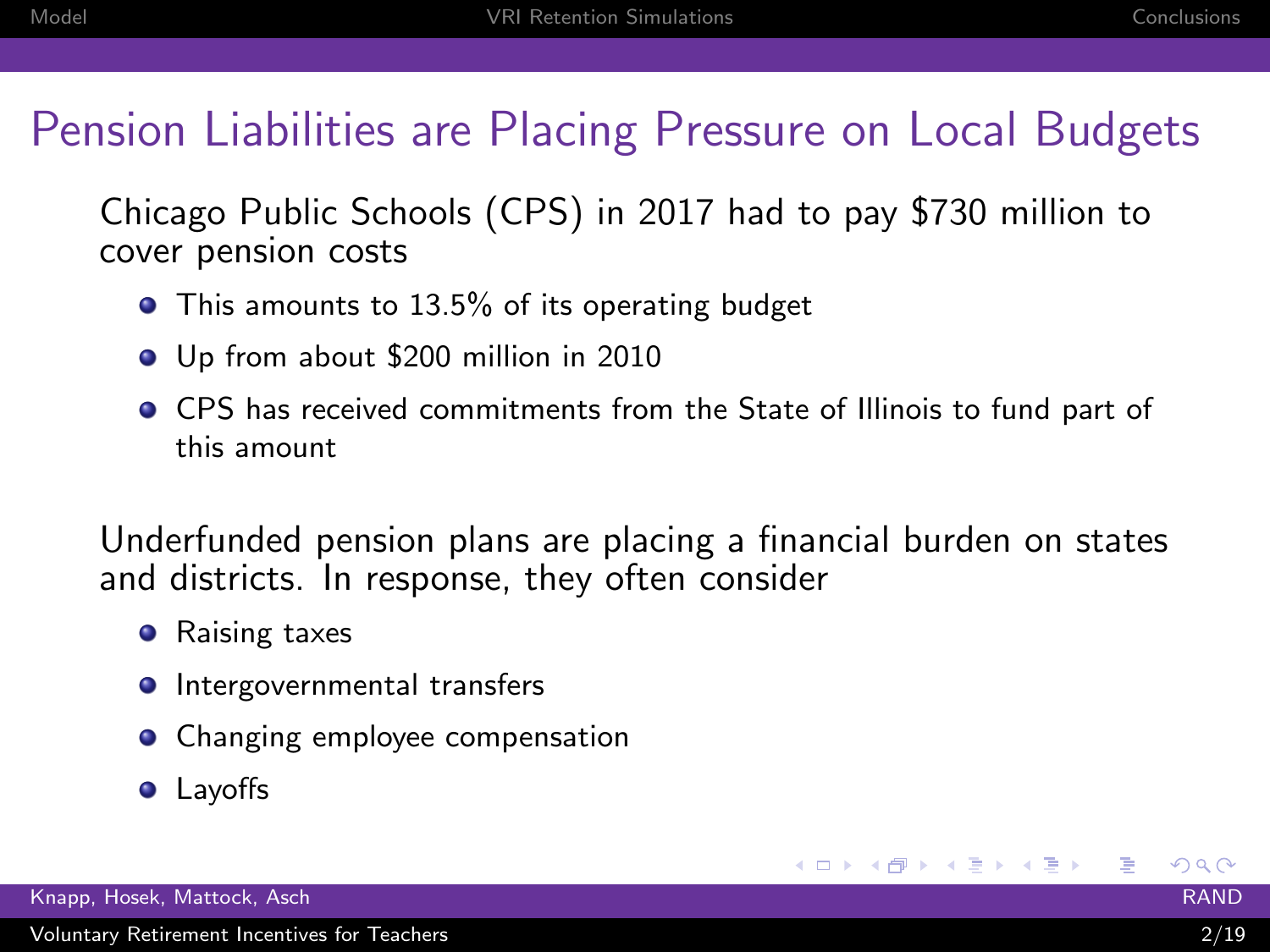## In 2016, CPS Negotiated a New Labor Contract

To decrease operating costs and so have more funds for the pension contributions and the classroom, CPS and the Chicago Teachers' Union agreed to a Voluntary Retirement Incentive (VRI).

- The intent of the VRI was to encourage retirement eligible teachers to leave
- **•** Senior teachers' salaries are 70% greater than new teacher salaries
- More broadly, VRIs are workforce shaping tools that are (arguably) less disruptive than layoffs or furloughs

 $209$ 

重

イロト イ押ト イヨト イヨト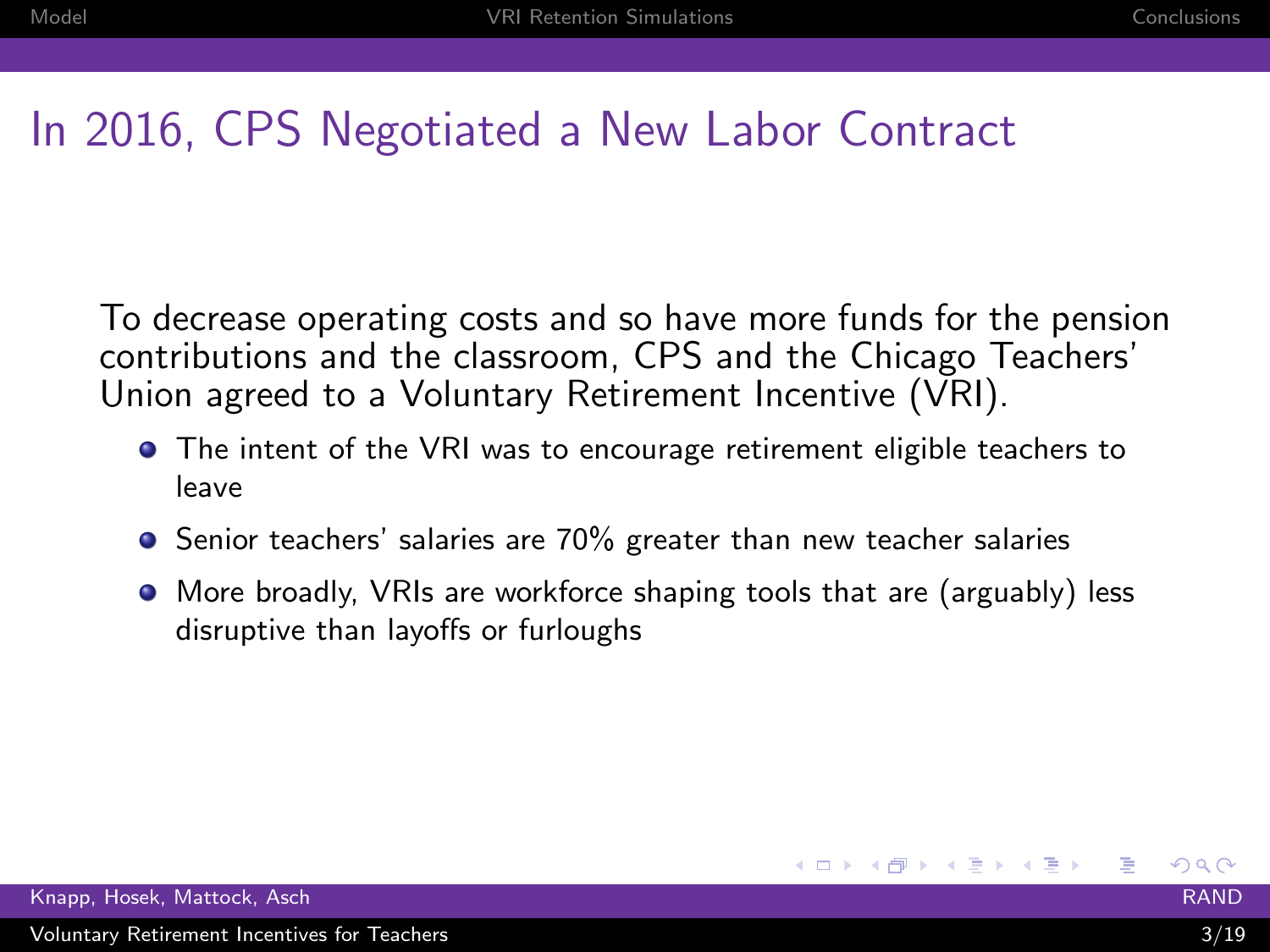## Key features of the CPS VRI

- **•** Eligibility: Only retirement eligible teachers
	- including those eligible for early retirement
- Amount: \$1,500 per year of service
- Caveat: 1500 must accept in order for the VRI to be paid

**K ロ ▶ K 何 ▶** 

→ 重→

o out of approximately 2700-3100 eligible

 $\Omega$ 

Ε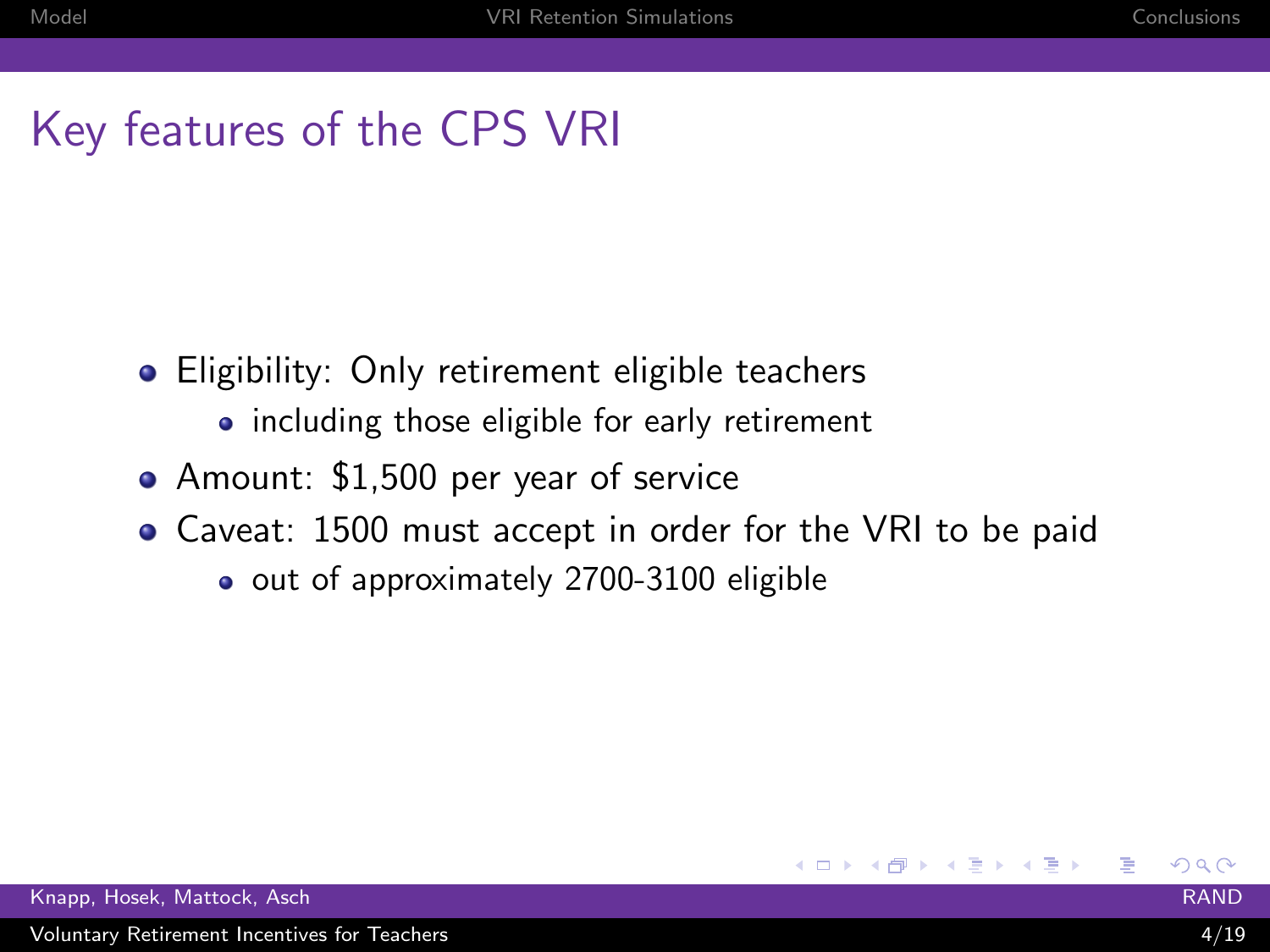## Goals of This Study

In this study, we extend the teacher retention model in Knapp, Brown, Hosek, Mattock, and Asch (2016) to consider the retention and cost impact of the VRI.

The model is used to:

- Predict take-up of a VRI
- Determine if the VRI results in cost savings for the district
- Demonstrate sensitivity of take-up to alternative VRI levels

**K ロ ▶ K 何 ▶ K ヨ ▶** 

 $209$ 

重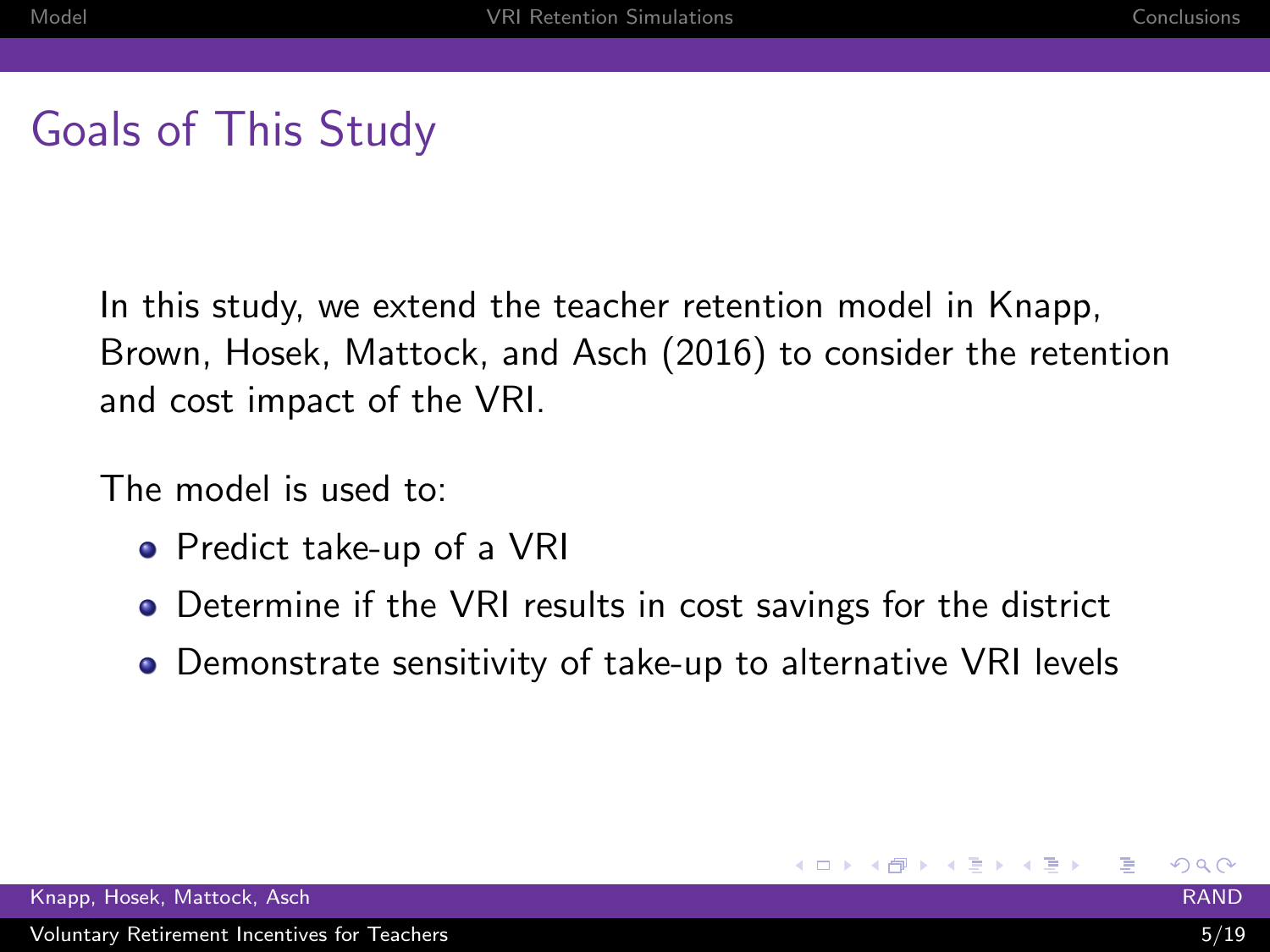## Dynamic Retention Model (DRM) for CPS Teachers

The DRM is a dynamic stochastic model of teacher retention for entry cohorts of CPS teachers (Knapp et. al, 2016)

The DRM captures a teacher's decision to stay in CPS or to leave over his or her career based on available information:

- **•** Current and deferred compensation
- **Incentives to stay/leave built into pensions**
- Permanent "taste" for teaching in CPS relative to outside opportunity
- **·** Uncertainty

The DRM is estimated using panel data of teachers present in 1992 plus teachers entering through 2000, all tracked through 2012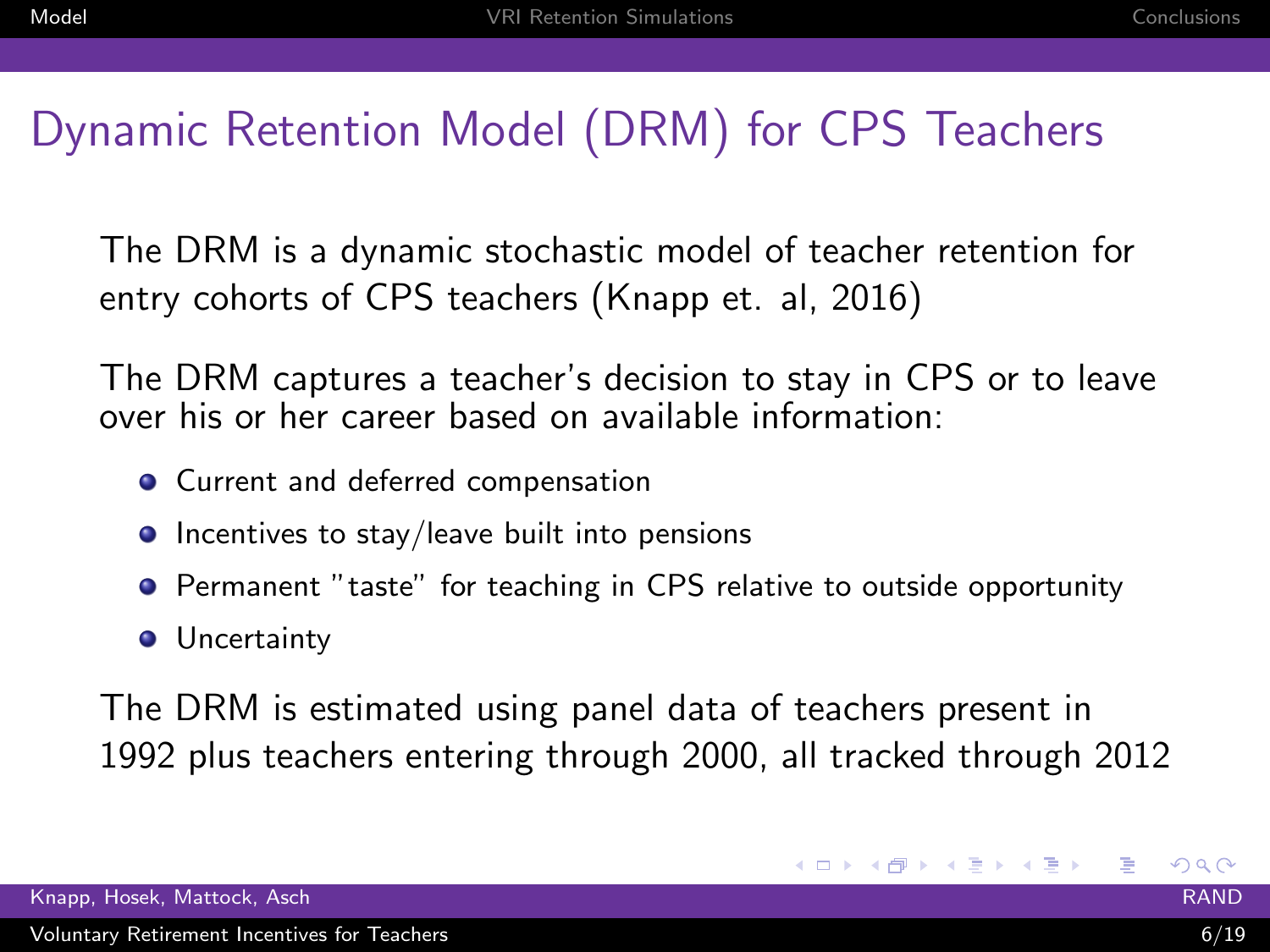## The DRM Fits Observed CPS Teacher Retention



Voluntary Retirement Incentives for Teachers 7/19

 $299$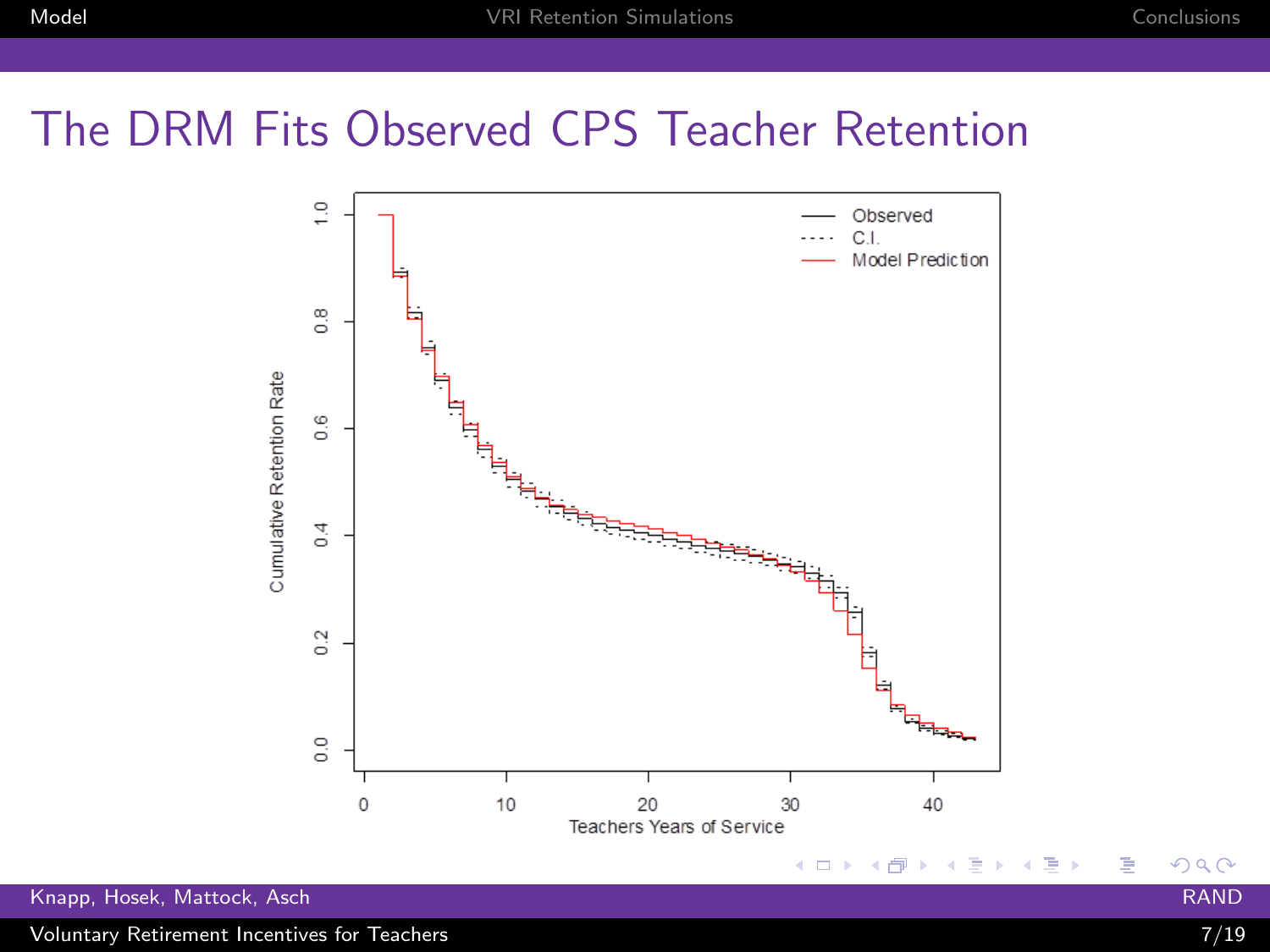## Key Adaptations to the DRM for VRI Analysis

- Modeling a one-time VRI offer
	- Teachers internalize the offer will not be available in future years
- DRM must be able to handle the policy transition
	- The VRI's effect on teacher's retirement decision will depend on her/his age and years of service
	- Estimation procedure accounts for selective retention among incumbent teachers in 1992
- DRM must be able to compute the cost of each teacher, for example,
	- The total salary costs for teachers that continue teaching,
	- Salary costs of replacement hires
	- VRI payments based on tenure for teachers leaving

 $200$ 

目

キロメ メ都 メメ きょうぼきょ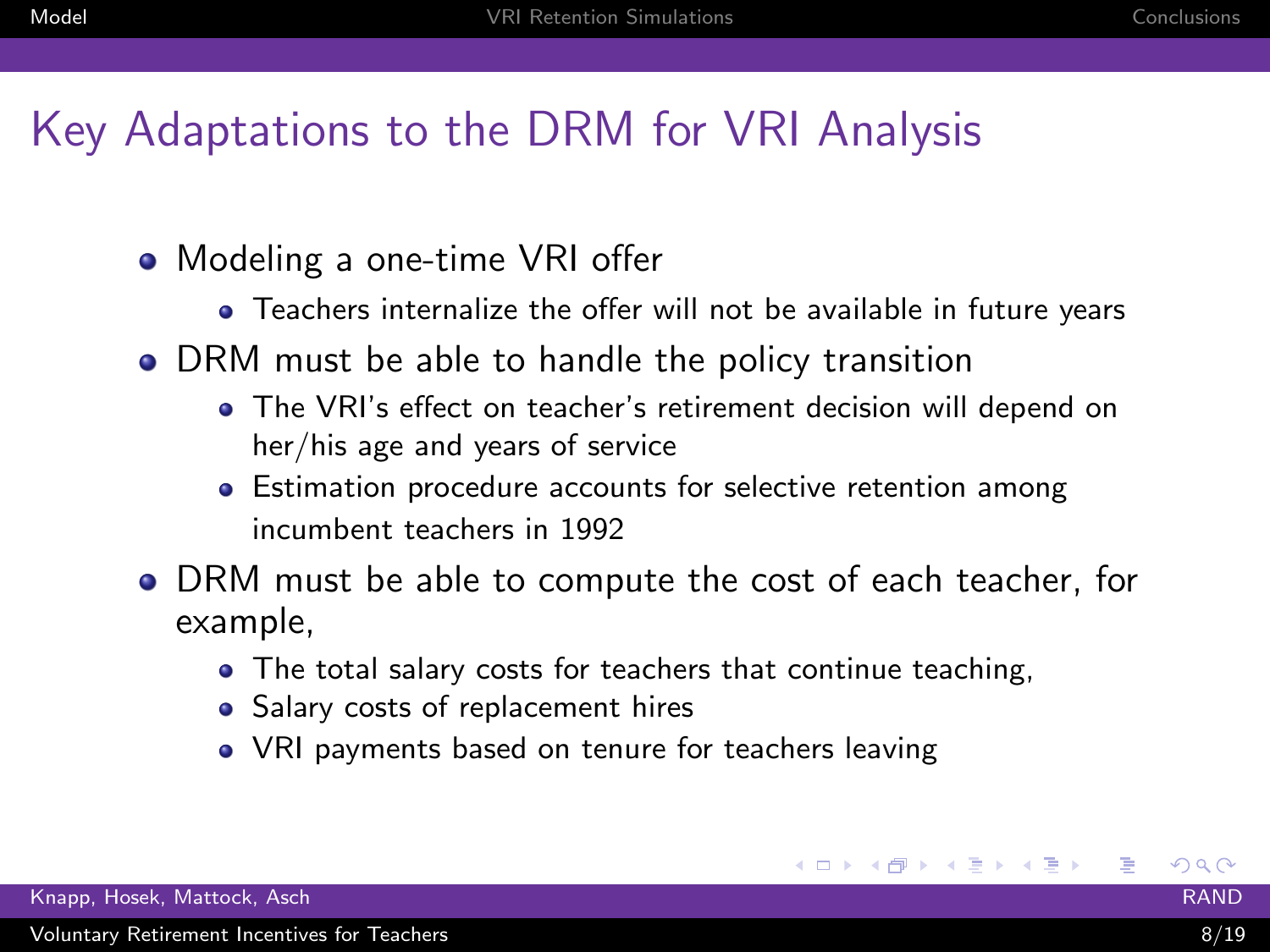## Simulated impact of the VRI

- Simulated differences in retention from a VRI
	- Immediately
	- Over next six years
- Simulated differences in cost over the next six years
- Simulated differences in retention and cost of alternative VRI
	- If the incentivized teachers are replaced
	- If the incentivized teachers are not replaced

 $\Omega$ 

Ε

K ロ ▶ K 御 ▶ K 君 ▶ K 君 ▶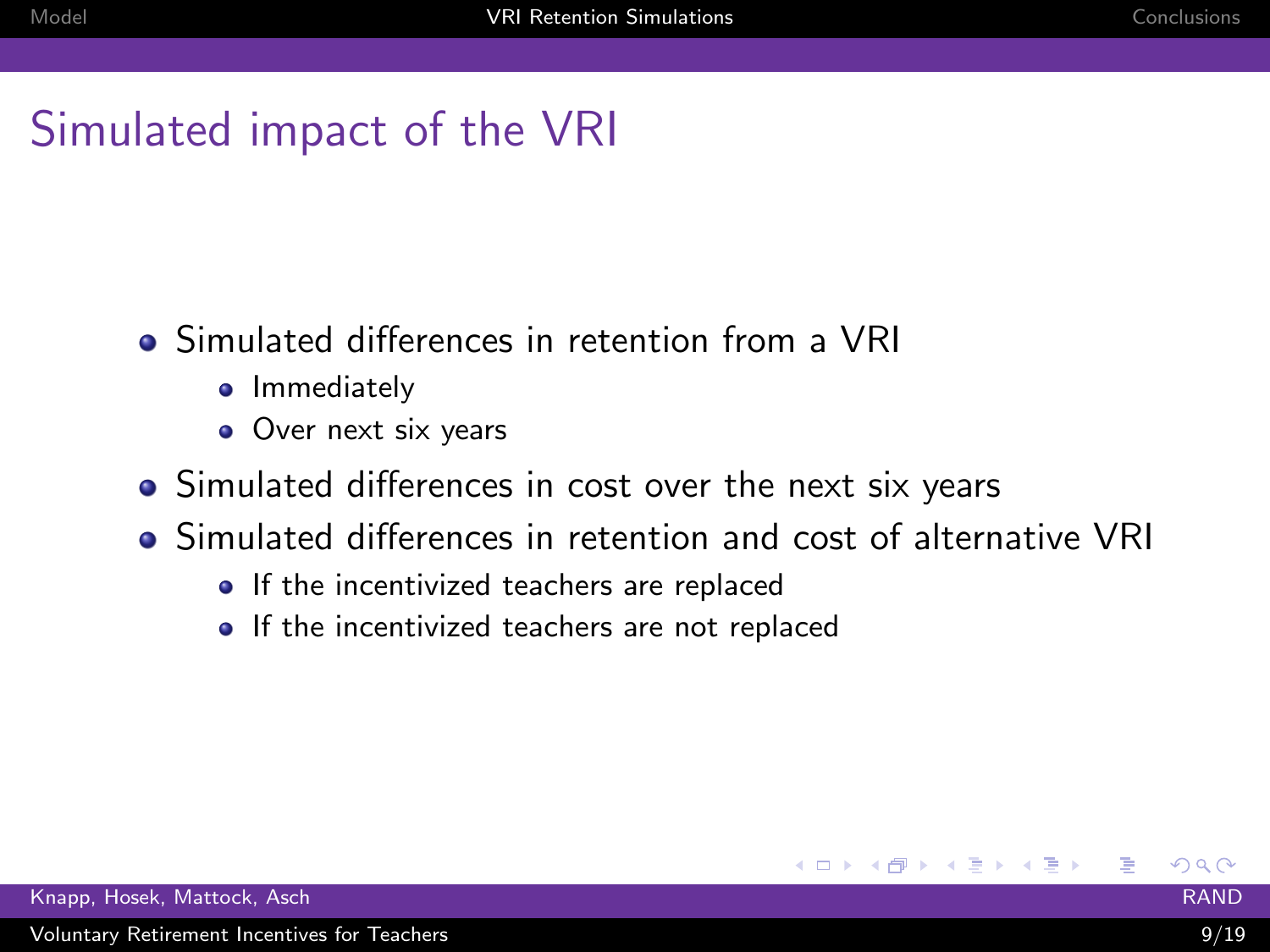## Simulated Differences in Retention from a VRI

Using CPS data, we predicted that 2,696 teachers would be eligible for retirement at the end of the 2016-17 school year.

We considered the approved VRI offer of \$1,500 per year of service relative to a baseline with no VRI.

|                   | VRI (per years of service) |         |  |
|-------------------|----------------------------|---------|--|
| Fiscal year       | <b>Baseline</b>            | \$1,500 |  |
| 2017              | 2,696                      | 2,696   |  |
| 2018              | 2,266                      | 2,108   |  |
| Retirements       | 430                        | 588     |  |
| Additional takers |                            | 158     |  |

 $200$ 

K ロ ▶ K 個 ▶ K 경 ▶ K 경 ▶ │ 경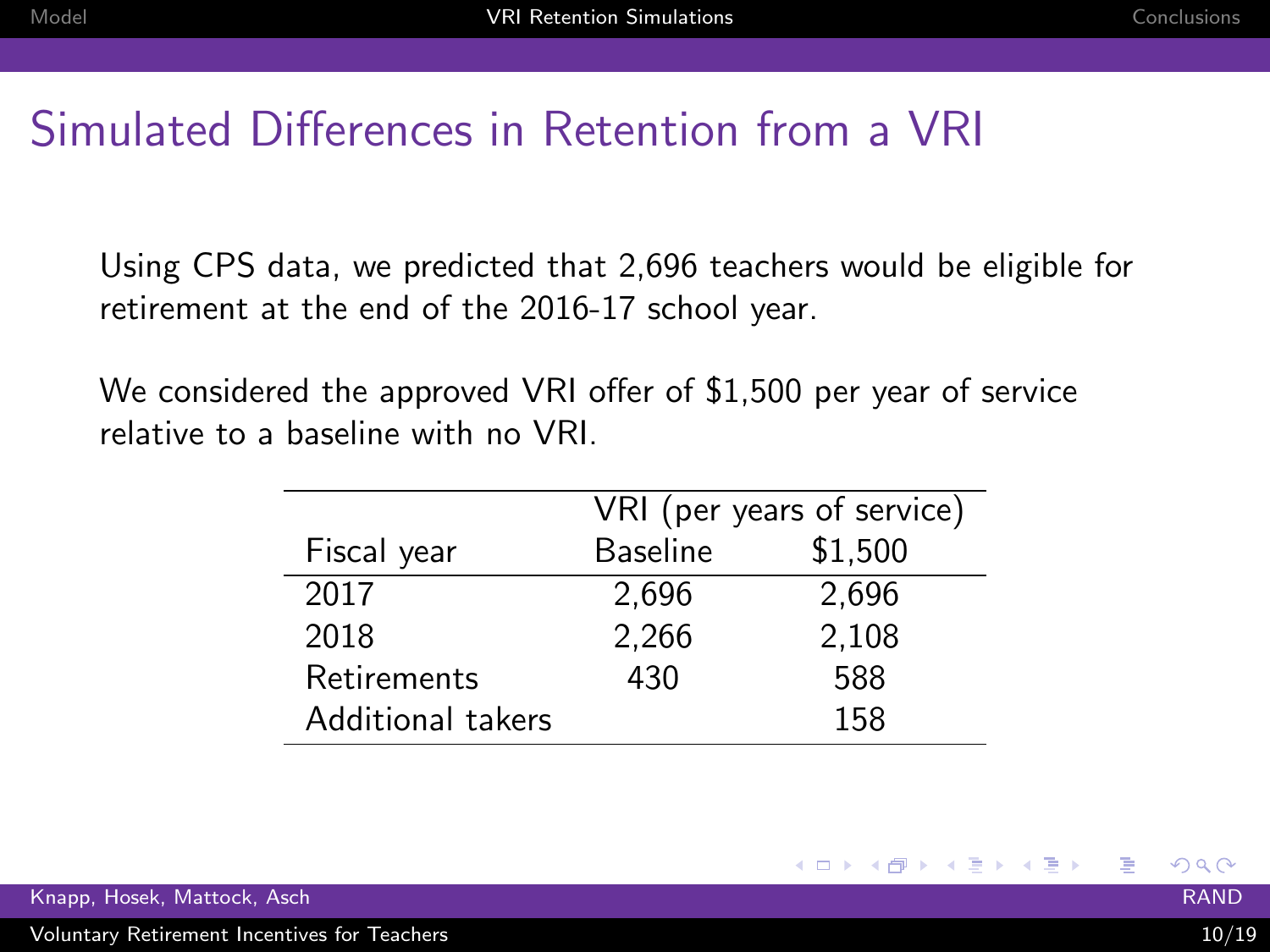#### Most Teachers Would Retire within the Next Few Years

| Fiscal | Retention   | Implied     | Retention   | Implied   | <b>Difference</b> |
|--------|-------------|-------------|-------------|-----------|-------------------|
| Year   | at Baseline | New Hires   | under       | New Hires | in New            |
|        |             | at Baseline | \$1,500 VRI | under VRI | Hires             |
| 2017   | 2696        |             | 2696        |           |                   |
| 2018   | 2266        | 430         | 2108        | 588       | 158               |
| 2019   | 1865        | 401         | 1761        | 347       | $-54$             |
| 2020   | 1506        | 359         | 1438        | 323       | $-36$             |
| 2021   | 1196        | 310         | 1152        | 286       | $-24$             |
| 2022   | 920         | 276         | 893         | 259       | $-17$             |
| 2023   | 684         | 236         | 668         | 225       | $-11$             |

1. The VRI results in economic rents: 430 teachers would have retired without the incentive

2. The VRI causes teachers to "move up" their retirement, which results in decreased retirements in future years

 $200$ 

G.

イロメ イ部メ イ君メ イ君メー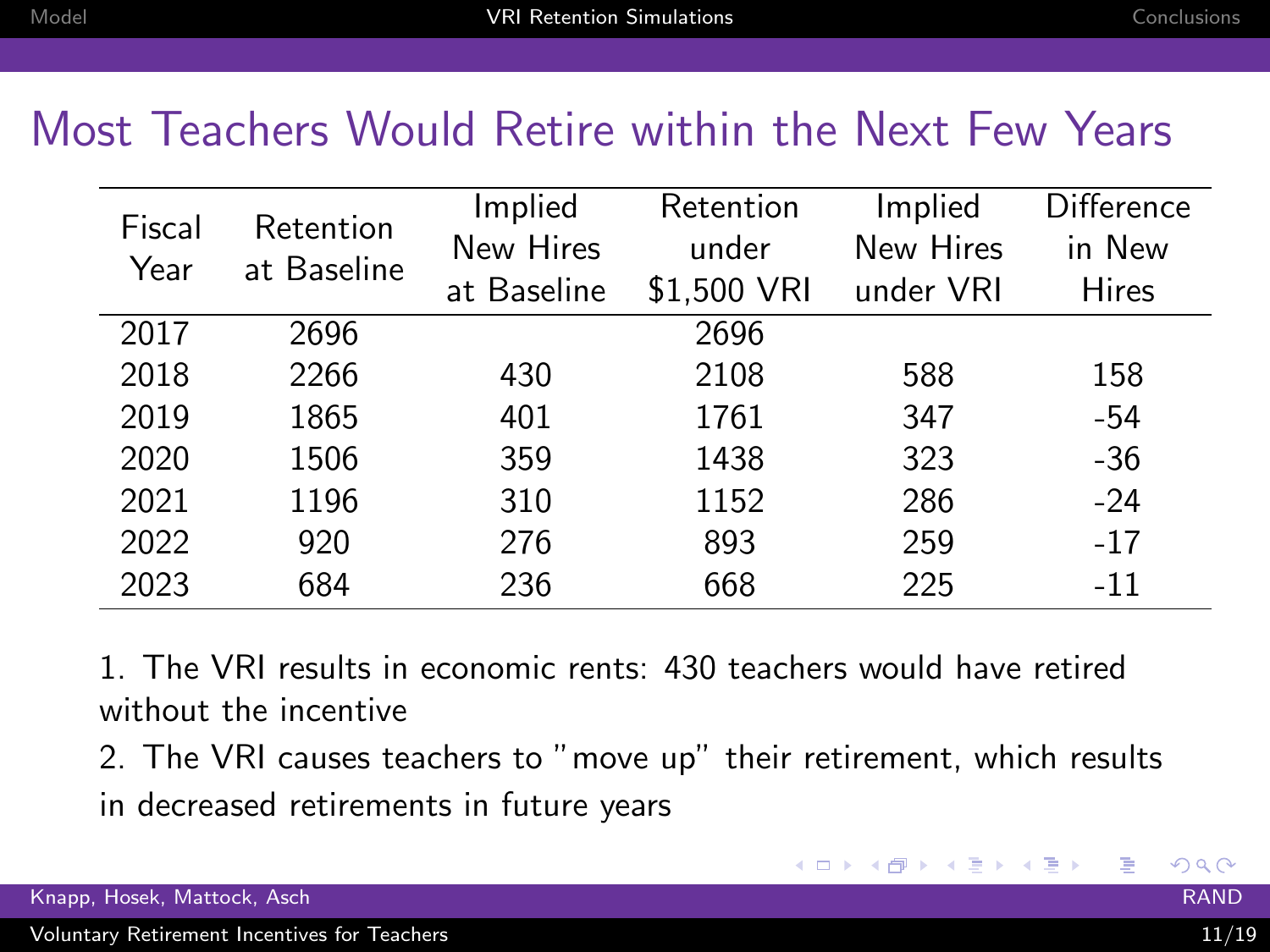## VRI Does Not Reduce Costs if Teachers are Replaced

Salary costs over next six years comparing baseline and \$1,500 VRI (millions of dollars). Assumes all teachers are replaced with new hires.

| Fiscal<br>Year | Decrease in<br>Salary Cost | Increase in<br>Salary Cost | Cost of<br><b>VRI</b> | <b>Budget</b><br>Savings |
|----------------|----------------------------|----------------------------|-----------------------|--------------------------|
| 2018           | (Retirements)<br>\$14.5    | (New Hires)<br>\$7.8       | \$25.3                | $-$18.6$                 |
| 2019           | \$9.6                      | \$5.9                      |                       | \$3.7                    |
| 2020           | \$6.3                      | \$4.3                      |                       | \$1.9                    |
| 2021           | \$4.0                      | \$3.3                      |                       | \$0.7                    |
| 2022           | \$2.5                      | \$2.6                      |                       | $-$0.07$                 |
| 2023           | \$1.5                      | \$2.0                      |                       | $-$0.5$                  |
| Total          | \$38.3                     | \$25.8                     | \$25.3                | $-$12.8$                 |

1. Costs are greater in the first year due to VRI outlays, but lower in FY19-21 since junior teachers cost less.

2. Costs converge by FY22 as teachers who retire early with a VRI would have retired without it. キロメ メ都 メメ きょうくきょう Ε  $200$ 

Knapp, Hosek, Mattock, Asch RAND

Voluntary Retirement Incentives for Teachers 12/19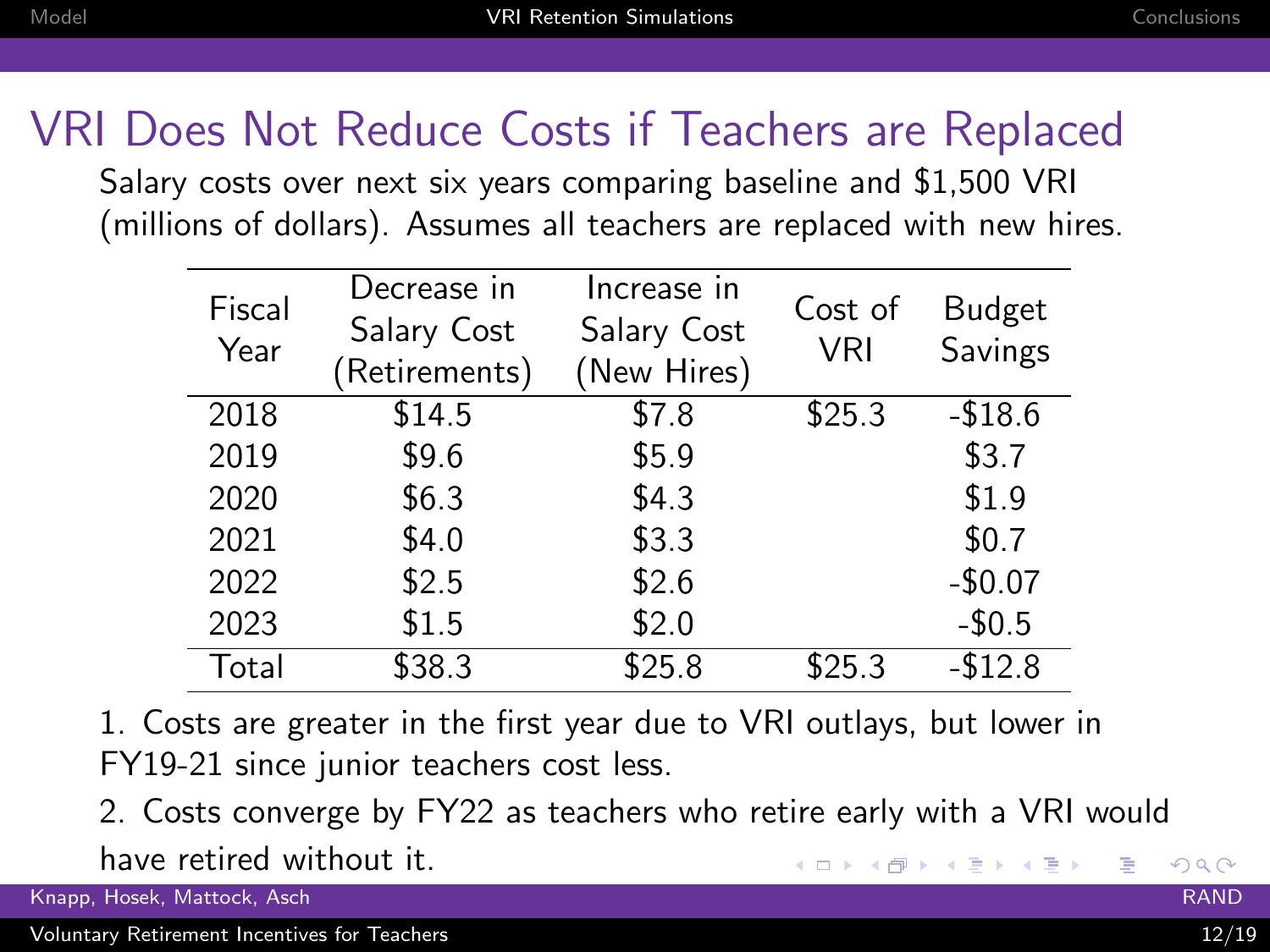## Alternative VRI Retention Simulations

We considered VRIs of \$1,000, \$1,500, \$3,000 and \$5,000 relative to a baseline with no VRI.

|                   |                 | VRI (per years of service) |         |         |         |
|-------------------|-----------------|----------------------------|---------|---------|---------|
| Fiscal year       | <b>Baseline</b> | \$1.000                    | \$1.500 | \$3,000 | \$5.000 |
| 2017              | 2.696           | 2.696                      | 2.696   | 2.696   | 2,696   |
| 2018              | 2,266           | 2.166                      | 2.108   | 1.909   | 1,608   |
| Retirements       | 430             | 530                        | 588     | 787     | 1,088   |
| Additional takers |                 | 100                        | 158     | 357     | 658     |

 $298$ 

G.

キロメ メ都 メメ きょうぼきょ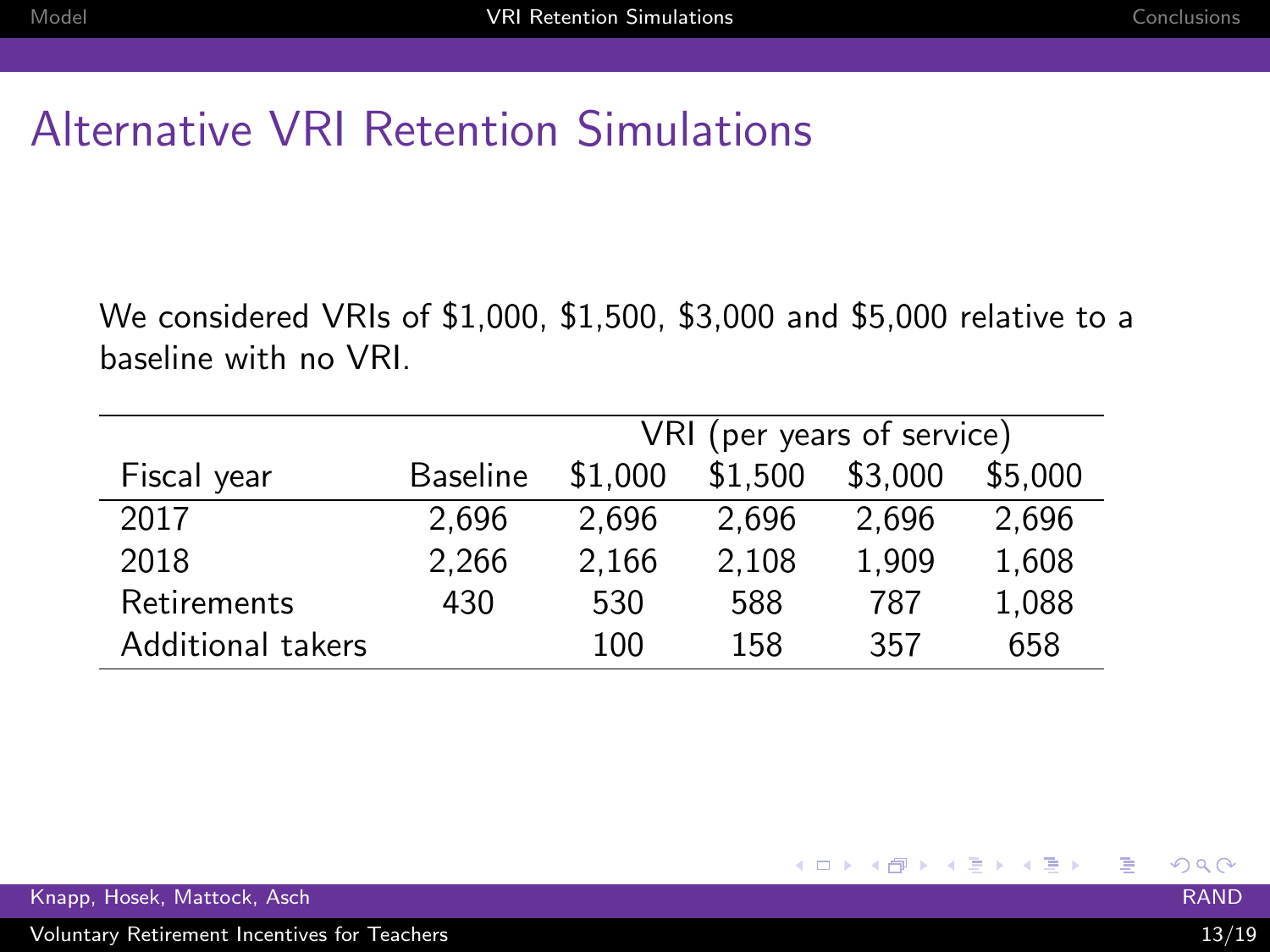## Raising the VRI Increases Costs if Retiring Teachers are Replaced

Comparison of salary costs (millions of dollars) over next six years assuming all retiring teachers are replaced

|             | VRI (per years of service) |          |          |           |
|-------------|----------------------------|----------|----------|-----------|
| Fiscal year | \$1,000                    | \$1,500  | \$3,000  | \$5,000   |
| 2018        | $-$10.9$                   | $-$18.6$ | $-$53.0$ | $-$128.9$ |
| 2019        | \$2.3                      | \$3.7    | \$8.6    | \$16.5    |
| 2020        | \$1.2                      | \$1.9    | \$4.6    | \$9.3     |
| 2021        | \$0.5                      | \$0.7    | \$1.9    | \$4.1     |
| 2022        | $-$0.06$                   | $-50.1$  | $-$0.05$ | $-$0.32$  |
| 2023        | $-$0.3$                    | $-50.5$  | $-$1.1$  | $-$1.8$   |
| Total       | $-57.3$                    | $-$12.8$ | $-$39.0$ | $-$100.6$ |

Costs increase as the VRI increases because higher rents are being paid in order to get the marginal teacher to retire.

Knapp, Hosek, Mattock, Asch RAND

 $QQ$ 

Ε

イロメ イ部メ イヨメ イヨメー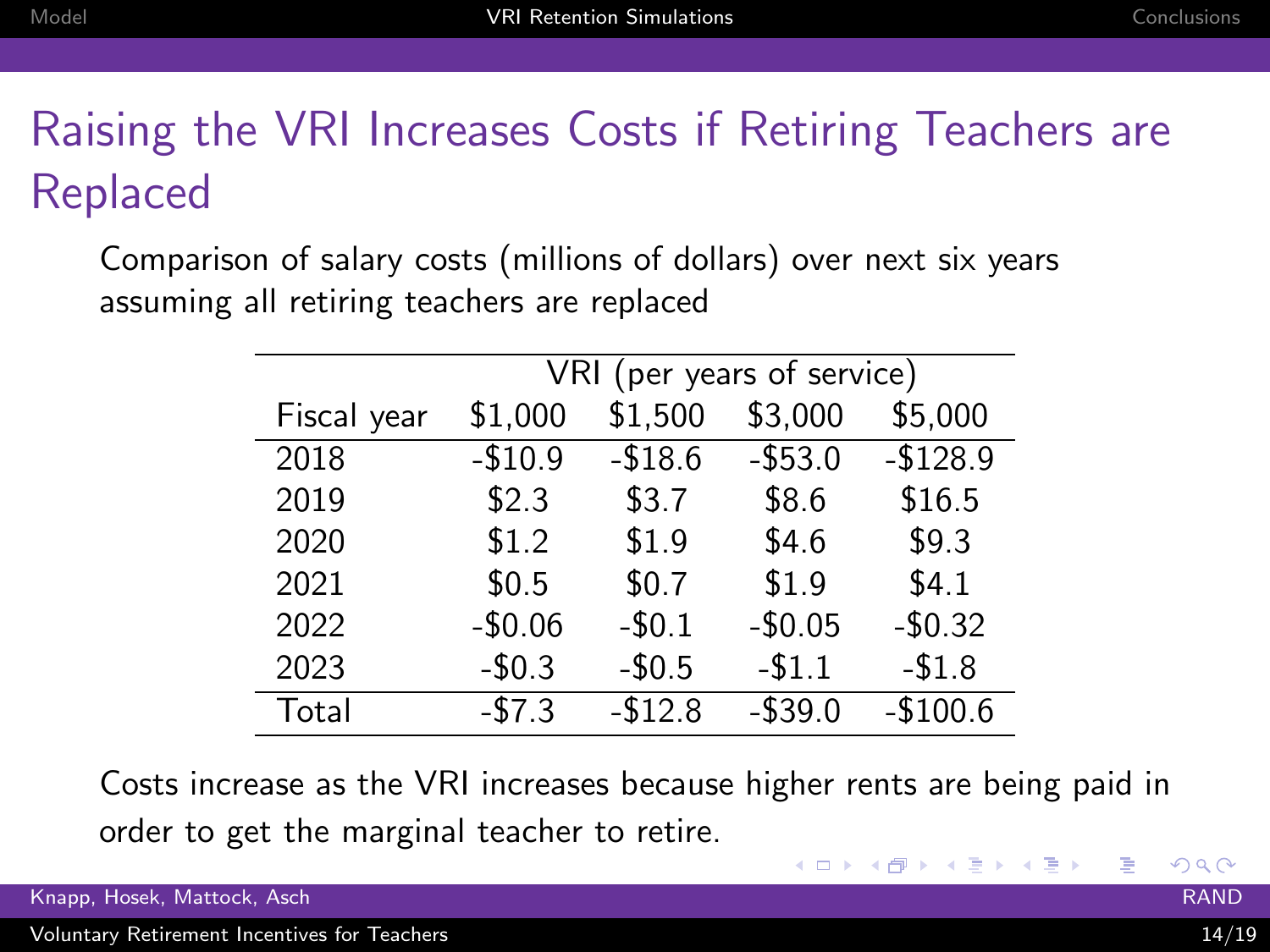## VRI Reduces Costs if Retiring Teachers are Not Replaced

Comparison of salary costs (millions of dollars) over next six years assuming no incentivized retiring teachers are replaced

|             | VRI (per years of service) |          |          |          |
|-------------|----------------------------|----------|----------|----------|
| Fiscal year | \$1,000                    | \$1,500  | \$3,000  | \$5,000  |
| 2018        | $-$6.0$                    | $-$10.8$ | $-$35.3$ | $-$96.3$ |
| 2019        | \$6.0                      | \$9.6    | \$22.2   | \$42.4   |
| 2020        | \$3.9                      | \$6.3    | \$14.7   | \$28.9   |
| 2021        | \$2.5                      | \$4.0    | \$9.6    | \$19.3   |
| 2022        | \$1.6                      | \$2.5    | \$6.1    | \$12.5   |
| 2023        | \$0.9                      | \$1.5    | \$3.6    | \$7.5    |
| Total       | \$8.9                      | \$13.0   | \$20.9   | \$14.2   |

1. Savings increase as the VRI increases because the incentivized teachers are not replaced

2. At higher VRIs, the cost of economic rents is greater than the salary savings  $\left\{ \begin{array}{ccc} 1 & 0 & 0 \\ 0 & 1 & 0 \end{array} \right\}$  ,  $\left\{ \begin{array}{ccc} 0 & 0 & 0 \\ 0 & 0 & 0 \end{array} \right\}$ Ε

 $\Omega$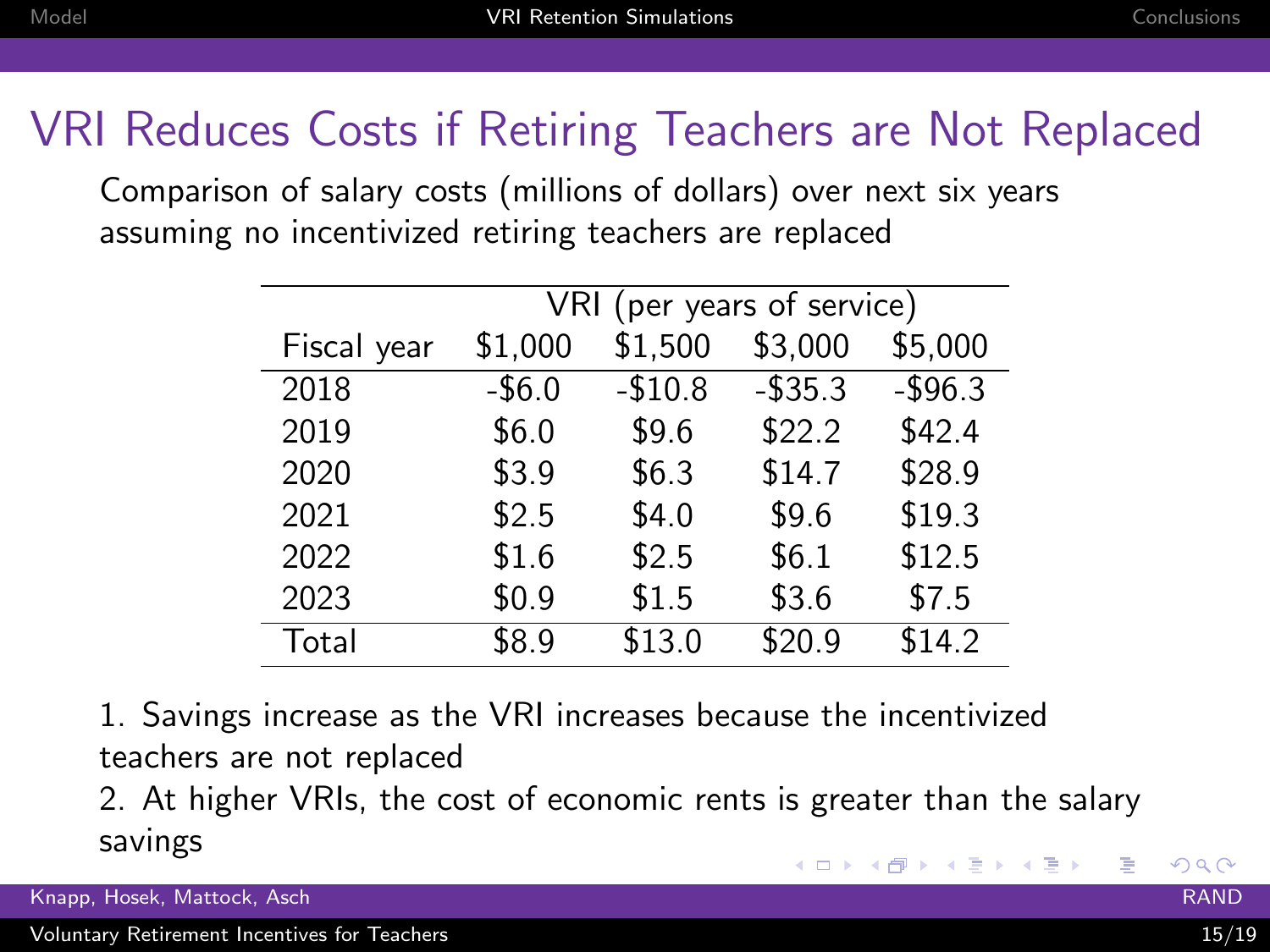## Summary

- We use an estimated dynamic model of teacher retention to simulate the outcome of a VRI under multiple conditions.
- We find that a \$1,500 VRI would result in:
	- <sup>1</sup> 588 retirements, far short of 1,500 retirement required for the VRI to be paid
	- 2 73% of retirements would have retired without the incentive
	- **3** If all incentivized retiring teachers were replaced, it would result in negative savings over six years
	- **4** If no incentivized retiring teachers were replaced, then savings would be positive over six years

 $QQ$ 

重

∢ ロ ⊁ ( x 伊 ≯ ( を ≯ ) ( を ≯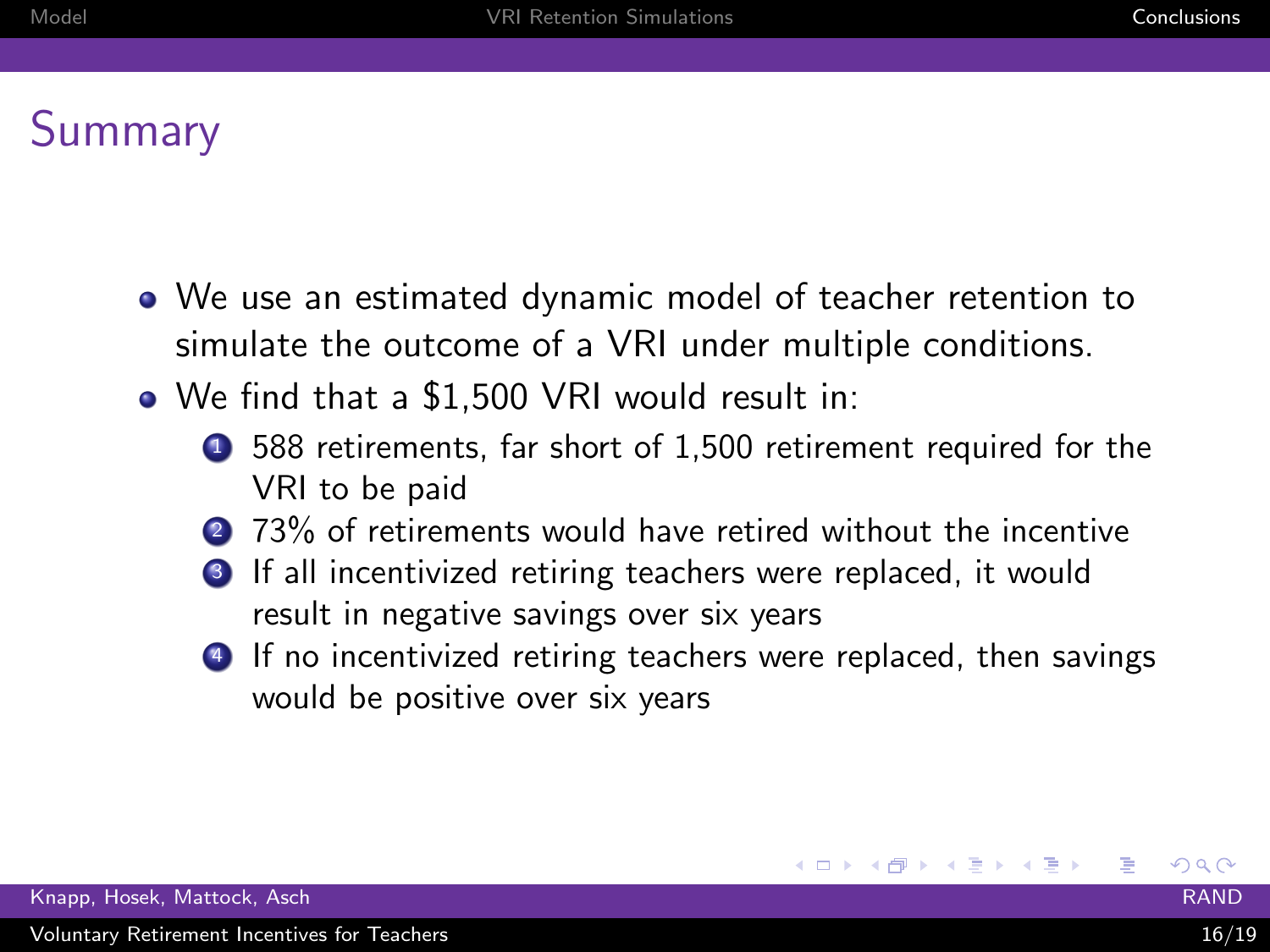## What Happened?

- CPS teachers had to declare whether they are going to retire by March 31, 2017
	- Additionally, failure to pass the pension legislation in January 2017 led to CPS furloughing teachers
- News reports indicate the realized take rate was 27 percent.
	- Far short of the 1,500 retirements required for the VRI to be paid out
	- Close to our predicted take rate of 22 percent ( $=$  588 / 2,696)

∢ ロ ⊁ ( x 伊 ≯ ( を ≯ ) ( を ≯

 $200$ 

重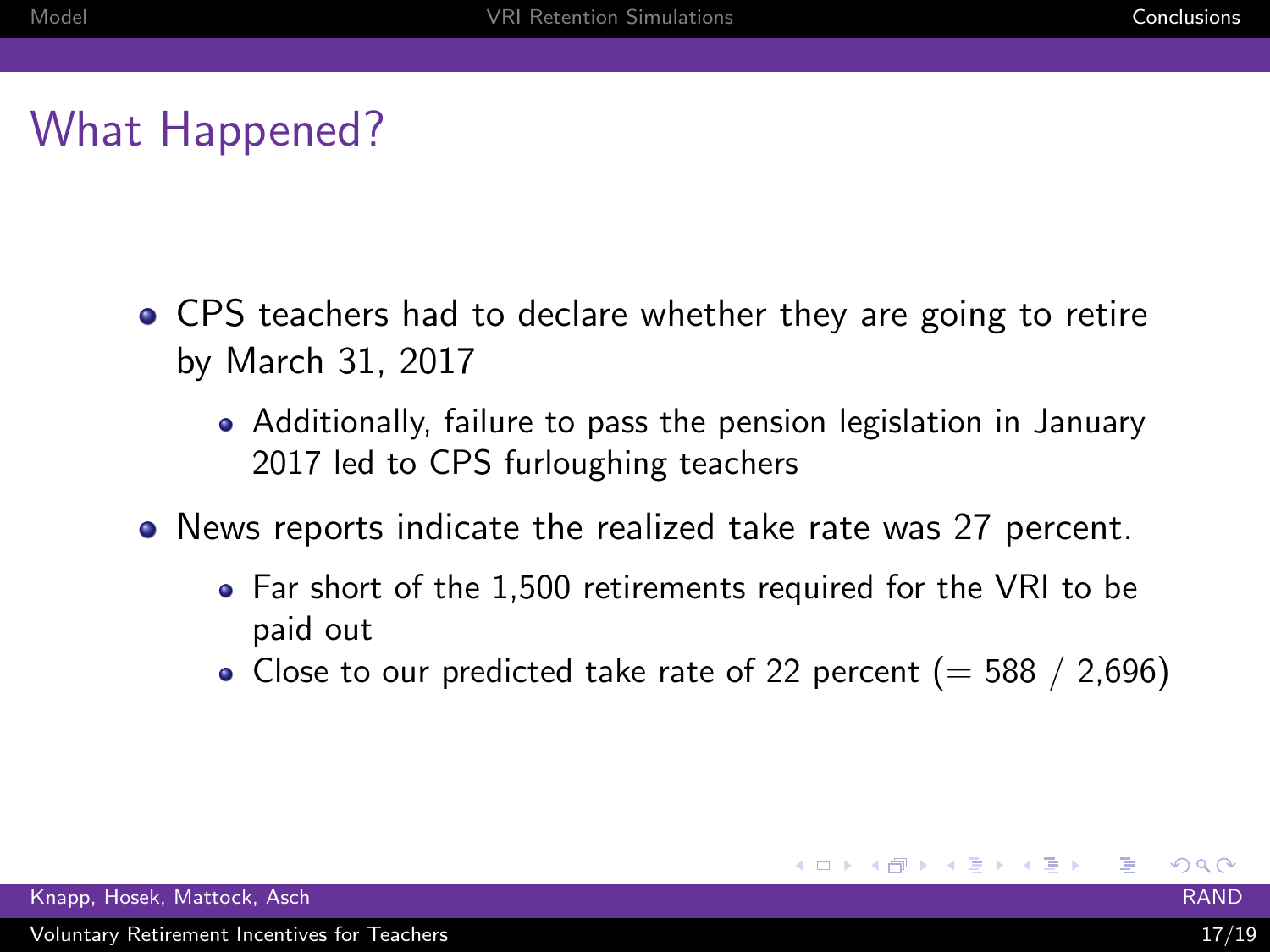## What We Learned

- Economic rents are substantial: Policy design could be used to reduce these rents (e.g., target younger teachers)
- Who retires matters: many of the teacher retiring, would have retired soon regardless
- Sometimes the role of policy evaluation is to eliminate bad options

 $200$ 

重

∢ ロ ▶ ( n 伊 ▶ ( 《 唐 ▶ ( 4 唐 ▶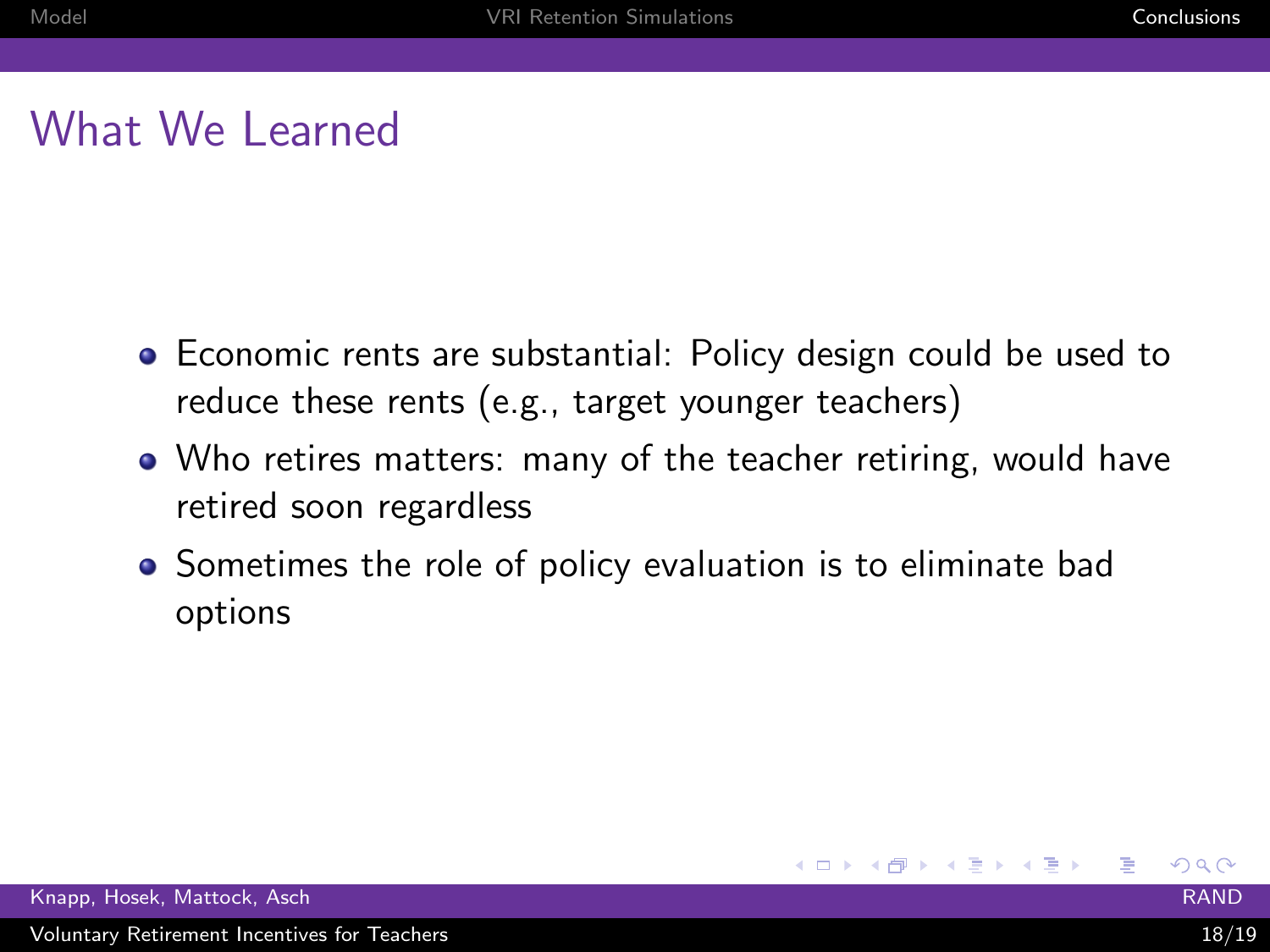## Looking Ahead

- Conduct an analysis of the teachers who retire (and rescind, if applicable) to understand "who retires"
	- Can be used to explore the role of teacher characteristics in who retires and takes a VRI (e.g. teaching effectiveness)
	- Can be used to validate or improve the DRM
- Consider more optimal policy design
	- Separations payments targeted at younger teachers
	- VRI combined with eliminating or reducing early retirement penalty
- Evaluate cost and retention effects of recent or potential policy changes
	- Transitions to DC or cash balance plans

 $200$ 

G.

イロメ イ部メ イ君メ イ君メー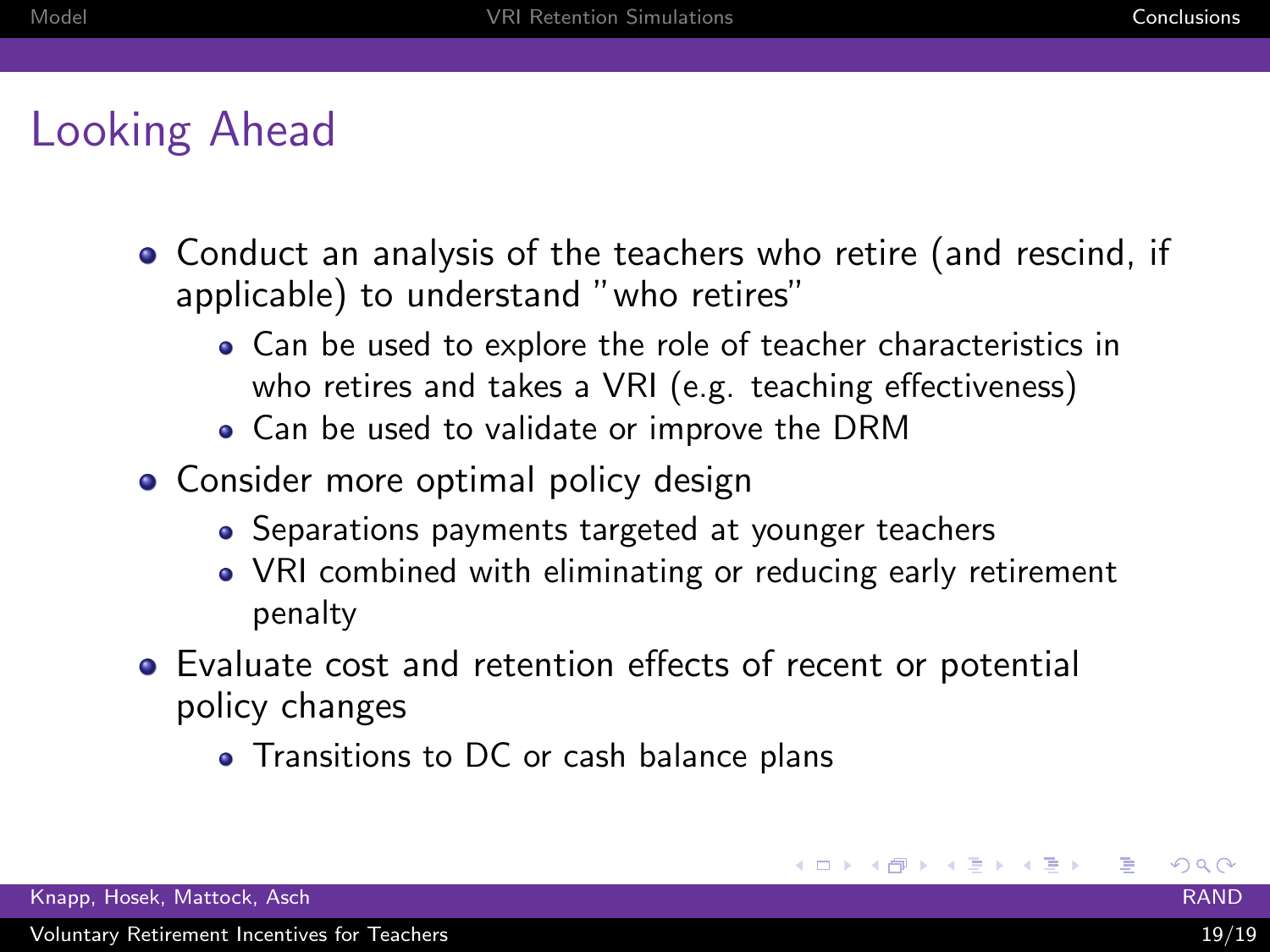#### Earnings Profiles for Chicago Teachers by Age



Knapp, Hosek, Mattock, Asch RAND

Retirement Benefits and Teacher Retention **Backup 1/2** and Teacher Retention Backup 1/2

 $299$ 

重

**◆ ロ ▶ → 何**  $\rightarrow$  $\leftarrow$   $\equiv$  $\mathbf{p}$  $\mathbf{q}$  . 目 Þ